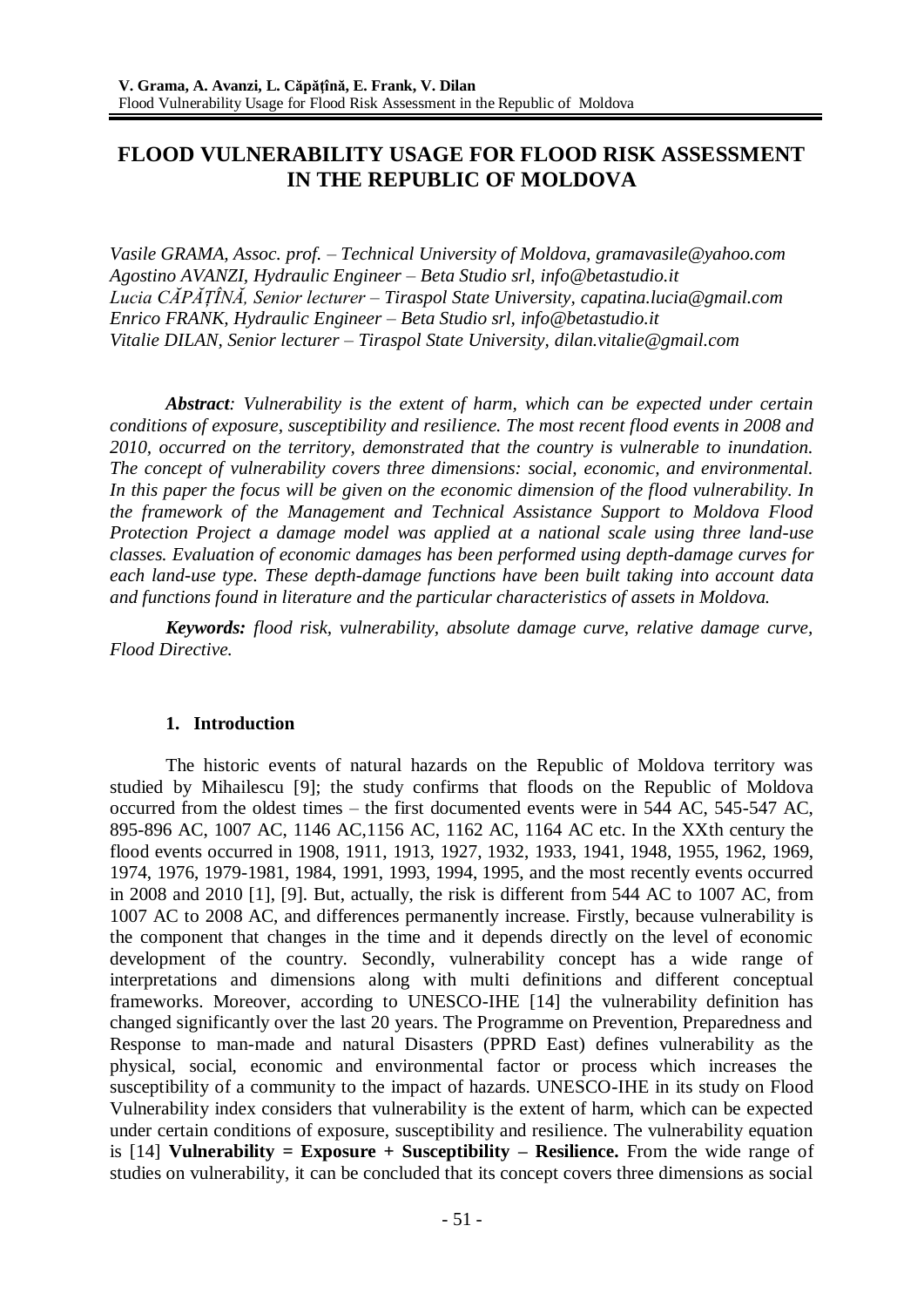vulnerability, economic vulnerability and environmental vulnerability. In this paper the focus will be given on the economic dimension of the flood vulnerability.

#### **2. Background**

As the Republic of Moldova has two transboundary rivers, Prut and Nistru, both the flood vulnerability and flood risk assessment should be analysed and studied together with the neighbouring countries: Romania and Ukraine. Romania, as an European Union (EU) country, is obliged to implement the Directives in the field of floods and water related issues: Water Framework Directive 2000/60/EC and Flood Directive 2007/60/EC. The common policy of the EU is not only limited in activities within the boundary of the Union, but even to support and encourage the neighbouring non-EU countries in order to improve the resilience level for coping with flood disasters. The external actions of the EU have four key aims: supporting the stability, promoting the human rights and democracy, seeking to spread prosperity, and supporting the enforcement of the rule of law and good governance. One of the regional policies is the European Neighbourhood Policy (ENP) where the Republic of Moldova is one of the key partners. Policies and good practices from EU-countries are transferred to non-EU countries (as the Republic of Moldova) through projects, trainings, knowledge and technical exchange. In the field of flood vulnerability there have been implemented several projects financed by EU, such as: Prevention and flood protection in Siret and Prut - EAST AVERT (2013 - on-going), Consolidation of the functionality of hydrotechnical complex Costeşti-Stanca (2013-2015) under the coordination of the previous project, the mentioned Management and Technical Assistance Support to Moldova Flood protection Project (2013-2016) [1] and the PPRD East (2011-2014 Phase I, 2014-on-going Phase II). Besides EU, there are several international organisations that give support in the same field; one of the most active is the World Bank (WB). In the project Post Disaster Needs Assessment (2011) the funds were given by the EU, United Nations (UN) and WB; in the project Reducing vulnerability to extreme floods and climate change in Dniester Basin (2011 on-going) the funds were given by the United Nations Environment Programme (UNEP), the United Nations Economic Commission for Europe UNECE and the Organization for Security and Co-operation in Europe (OSCE); and, finally, in the project Disaster and Climate Risk Management (2011-2015) the funds were given by the WB. The gained experience helps the communities of the Republic of Moldova to be less vulnerable and to act properly in case of flood disaster

### **3. Research methodology**

Under the Management and Technical Assistance Support to Moldova Flood Protection Project [1], the methodology for the evaluation of economic damages has been performed using depth-damage curves. This is the internationally accepted and most common method for the estimation of direct flood damage: this model is widely being used as a basis for investment and planning decisions. Depth–damage functions represent relationships between flood depth and the resulting monetary damage. For a given flood depth the function gives expected losses to a specific property or land-use type, either as a percentage of a predefined asset value (relative function) or directly in financial terms (absolute function). The study of these models were carried out by Smith, 1994 [13]; Kelman and Spence, 2004 [5]. There is a wide variety of flood damage models internationally used, differing substantially in their approaches and economic estimates. Some models that can be found in literature value assets at replacement costs (i.e. the estimated new value of the object or class), other are based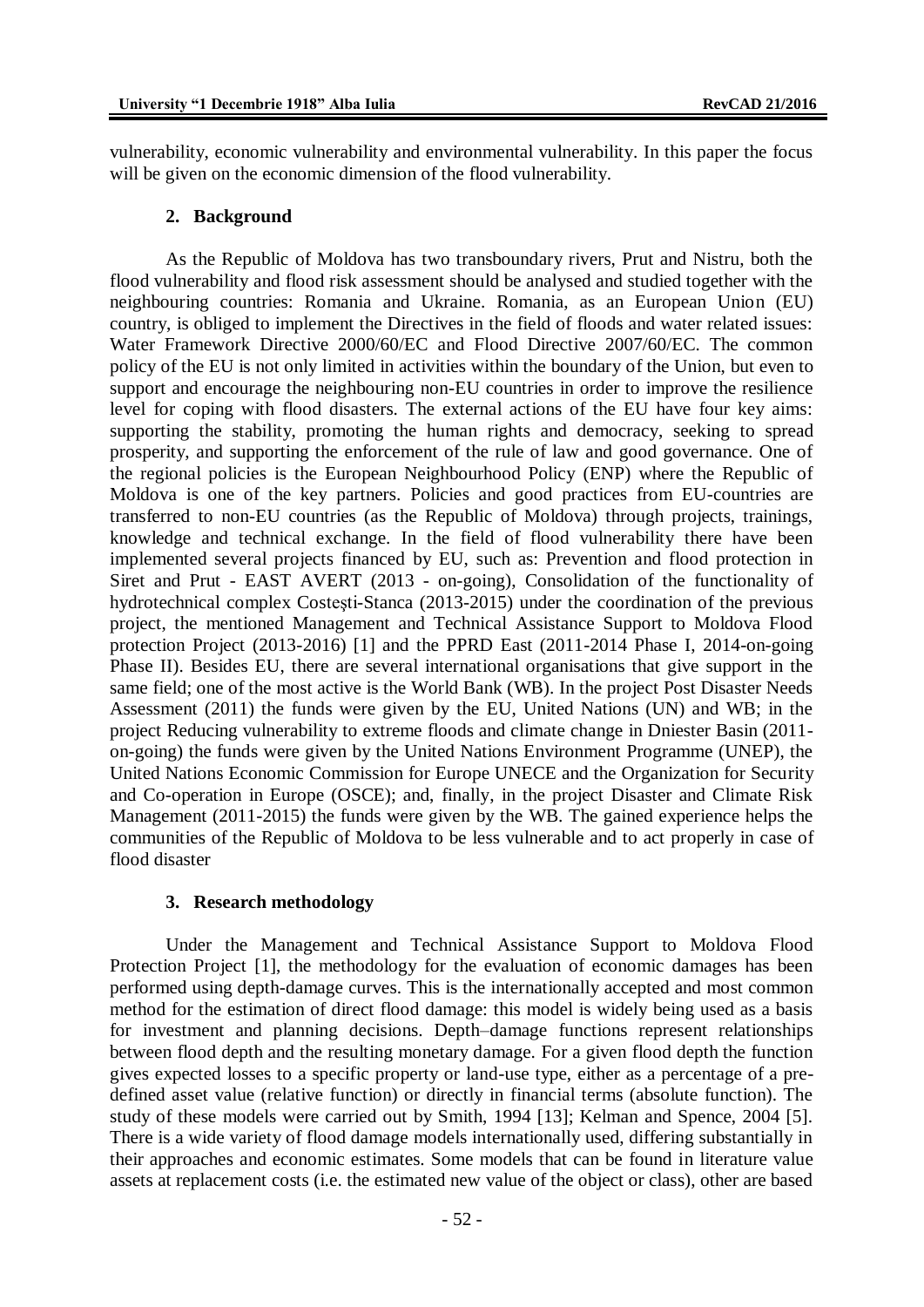on depreciated values (i.e. an estimate of the present-day cost of replacement or reparation). Replacement values are interesting from an insurance perspective, since they provide information on the potential pay-outs involved. On the other hand, depreciated values are an estimated factor of 2 lower than replacement values (e.g. ICPR, 1998 [4]) that gives a better indication of the true economic costs associated with the (partial) loss of the asset (e.g. Penning-Rowsell et al., 2010) [10]. Several analyses have been performed comparing the results obtained with different damage models (ICPR 2001 [3]; Kok et al. 2005 [8], Scorzini and Frank 2015 [12]) in order to tailor the model to the national level conditions. The comparisons, using a GIS based procedure, show that the model outcomes are very sensitive to uncertainty in both vulnerability (i.e. depth–damage functions) and exposure (i.e. asset values), and it is essential to adjust depth–damage functions to the particular characteristics of the assets exposed to risks and to adjust the asset values to the regional or national economic situation. Examples of relative damage curves, both empirically based on flood damage databases and/or on expert judgment, can be found in Germany with Rhine Atlas, Hydrotec and FLEMO models (ICPR 2001[3]), in the Netherlands with the Dutch Standard Method (Kok et al. 2005 [8]) and Damage Scanner (Klijn et al. 2007 [6]) or in the USA with HAZUS-MH (Scawthorn et al. 2006 [11]). Other curves have been developed by the JRC (HKV Consultants 2007 [2]) for different European countries based on historical data and literature review of existing studies (Fig. 1).



Fig. 1. Urbanised area depth–damage functions, from different studies

Considering that the model was applied at a national scale, aggregated land-use classes have been used. In particular three land-use classes have been used (residential urbanised area, non-residential urbanised area, agriculture) rather than considering individual objects (i.e. individual buildings). For each land-use type a different maximum amount of possible damage and a different damage function have been used. These depth-damage functions have been built taking into account data and functions found in literature and the particular characteristics of assets in the Republic of Moldova as explained in the following sections.

## Residential area

The depth-damage function for residential areas used in the Management and Technical Assistance Support to Moldova Flood Protection Project is based on damage data of the Commissie Watersnood Maas provided for assessing damage in the floodplain of the Meuse River (in Kok, 2001 [7]). Two types of damages for residential buildings have been considered: the house itself and the content of the house (Fig. 2).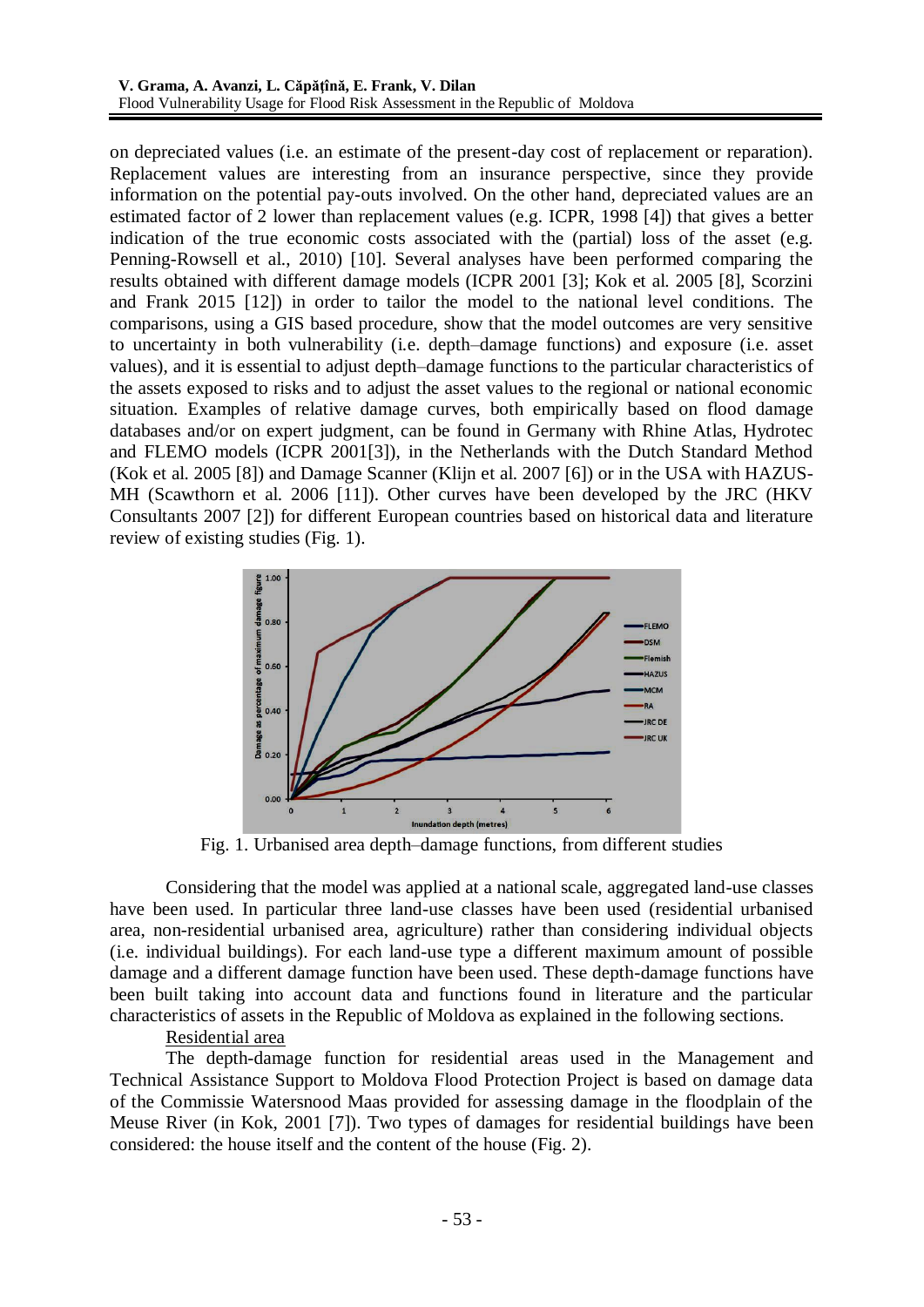

Fig. 2. Relative damage curve for the house itself and the content of the house (from Kok, 2001 [7])

For the residential urbanised area three different absolute damage-depth functions have been used. One for the villages (e.g. Albița, Ocnița, Pitești (Leova) etc.), one for the towns (e.g. Cantemir, Rîbnița, Taraclia, etc.) and one for the cities (e.g. Bălţi, Bender, Chișinău, Comrat, Tiraspol). These functions have been built using the same relative depthdamage function (Fig. 3) and different asset values as explained below.



Fig. 3. Relative damage curve used for residential area, compared with Kok (2001) [7]

*Villages*. Buildings in Moldovan villages usually consist of individual one-story houses (more rarely two-story houses) generally with basements. The presence of the latter influences the shape of the depth-damage curve and, in particular, for the lowest water depths as even floods with small water depths can cause the complete flooding of the basement with great damages to goods and materials stored in it. On the basis of this consideration the relative depth-damage function has been assumed as in Fig. 3: this curve overlaps the relative damage curve for the content of a house for low depths of water, and then it assumes a trend located in the middle between the literature derived "content" and the "building" curves for increasing depths. The asset value for the residential urbanised areas in the villages has been calculated taking into account the average commercial cost of construction of a house ( $\epsilon$ ) 5.000 -  $\epsilon$  15.000, based on Moldovan real estate values), and the average density of houses in one hectare (around 10). In addition, considering that floods that have occurred in the past (2008 and 2010) showed that houses in the villages could be completely destroyed by flood, no reduction coefficient has been applied in order to evaluate the depreciated value of a house. Following the previous consideration an average value of maximum damage of 10  $\epsilon/m^2$  for the residential urbanised area has been assumed and the resulting absolute damage curve is shown in Fig. 4.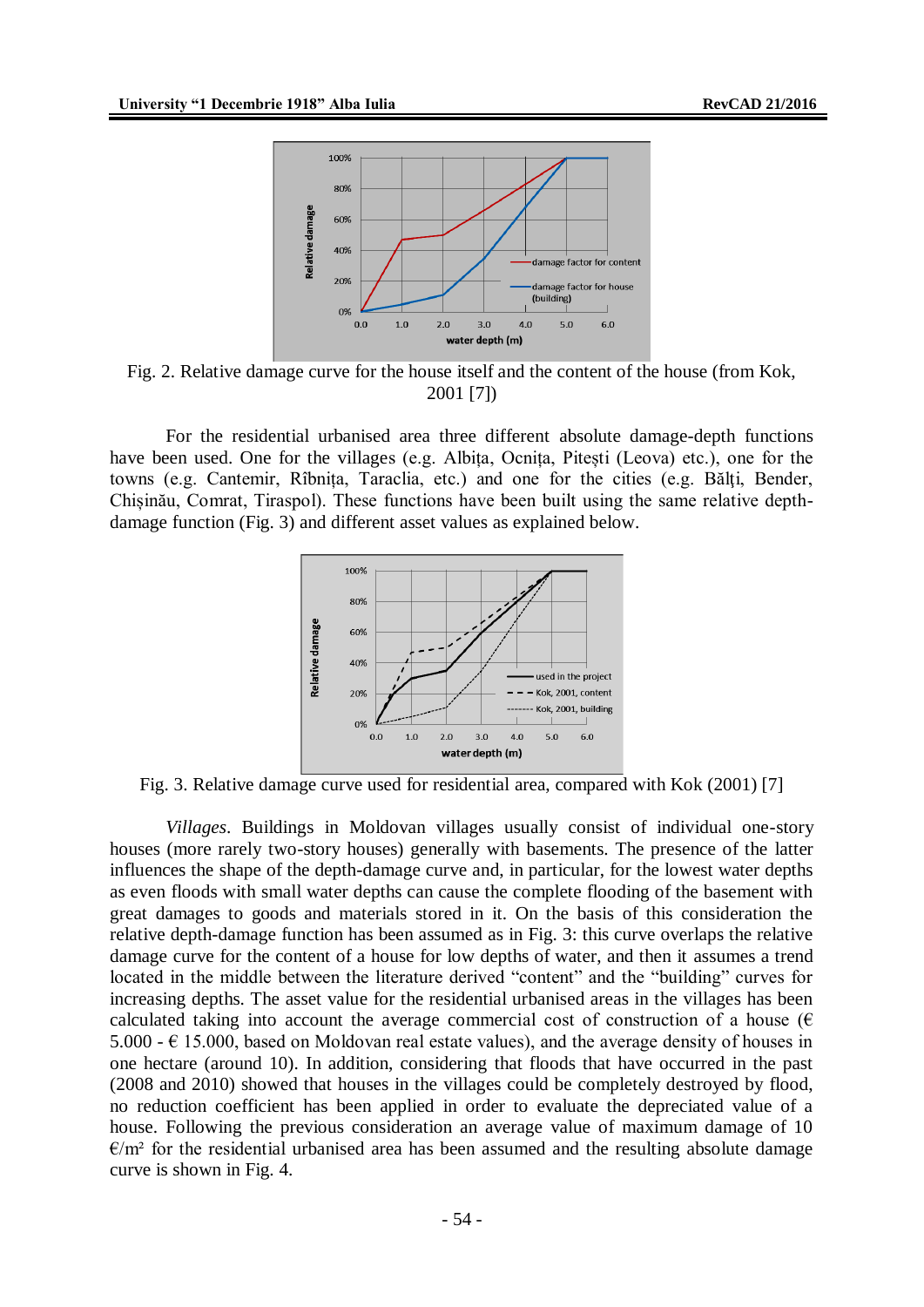

Fig. 4. Absolute damage curve for villages

*Towns*. Buildings in Moldovan towns usually consist of individual one-story/two-story houses, generally with basements, and in blocks (few in number) with apartments. In general, the principle described above for villages also finds application in this case, so the same relative damage curve was assumed (Fig. 3). The asset value for the residential urbanised areas in the towns has been calculated taking into account the average commercial cost of construction of a house ( $\epsilon$  25.000 -  $\epsilon$  35.000, based on Moldovan real estate value), and the average density of houses in one hectare (around 12). For this reason a reduction coefficient of 0.5 has been applied in order to evaluate the depreciated value of a house. Following the previous consideration an average value of maximum damage of 17  $\epsilon/m^2$  for the residential urbanised area has been assumed and the resulting absolute damage curve is shown in Fig. 5.



Fig. 5. Absolute damage curve for towns

*Cities*. In these urbanised areas buildings usually consist of individual houses up to 2/3 floors, and in blocks with apartments and business activity on the ground, sometime with basements. Even in this case due to the presence of goods and materials on the basement and on ground level, and due to the high presence of underground structures and infrastructure, it has been assumed that the relative damage curve is quite steep for the lowest depths of water and, for increasing water depths, assumes a trend located in the middle between the literature derived "content" and the "building" curves for increasing depths (Fig. 3). The asset has been calculated taking into account the average commercial cost of construction of a house ( $\epsilon$ ) 60.000 -  $\epsilon$  120.000, based on Moldovan real estate value), and the average density of houses in one hectare (around 13). It has been assumed that when a flood occurs in a city it is not able to completely destroy a house so, for this reason, a reduction coefficient of 0.5 has been applied in order to evaluate the depreciated value of a house. For the residential urbanised area has been assumed an average value of maximum damage of 52  $\epsilon/m^2$  which was representing in absolute damage curve (Fig. 6).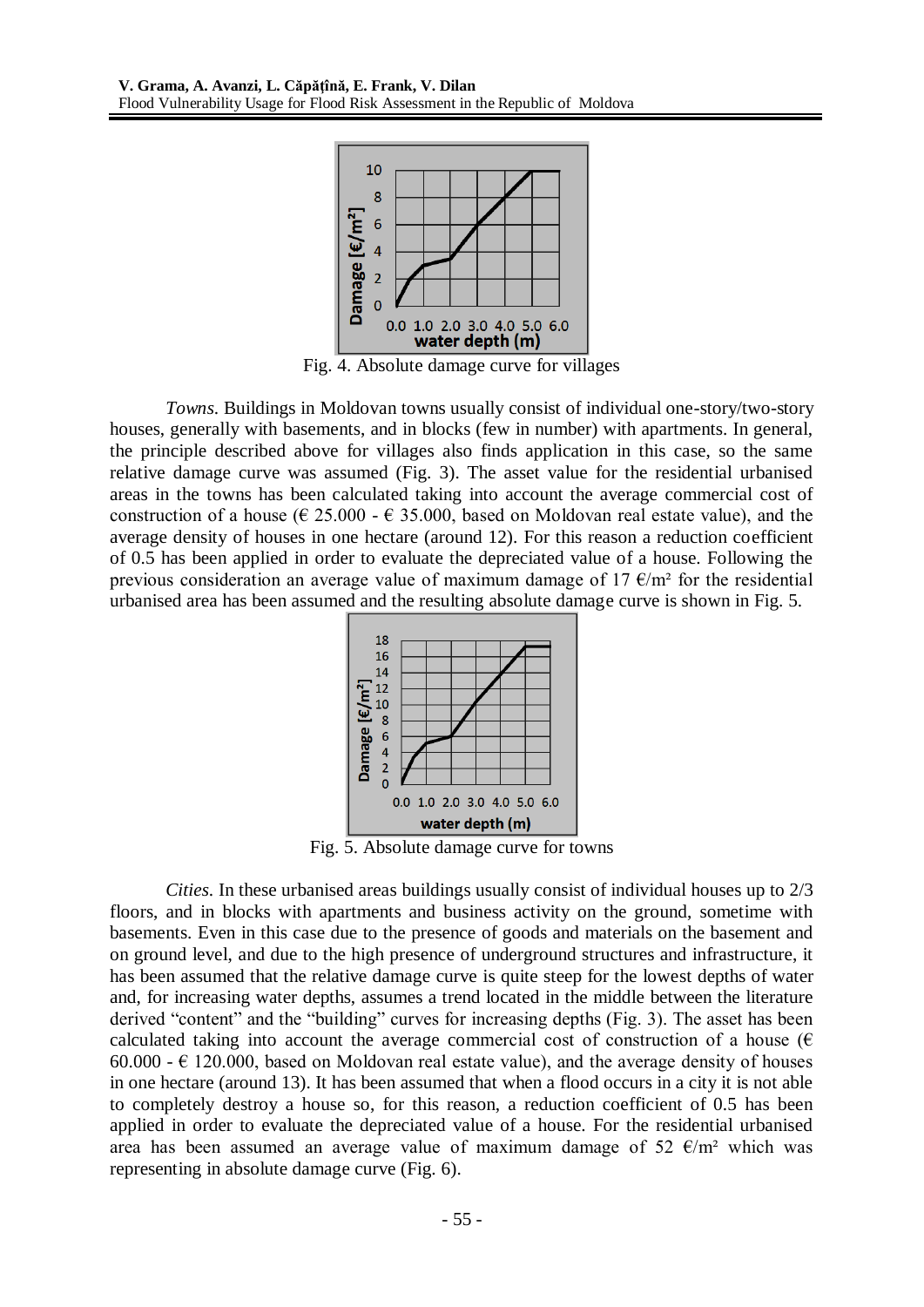

Fig. 6. Absolute damage curve for cities

Non-Residential area

The non-residential urbanised areas have been divided into industrial built-up areas and agricultural built-up areas. The first represents industries, commercial areas for the production of goods and so on. The second represent the areas for storage of agricultural machinery, goods and harvests. It is more difficult to assume damage functions for industrial areas because of the lack of damage data from past flood events and the greater variability; the value of the content could be much more than the value of the building. For the nonresidential urbanized area a unique relative damage-depth function has been used (Fig. 7).



Fig. 7. Relative damage curve for non-residential urbanised area (from Kok, 2001)

The trend of the curve is very steep because all the goods, the harvests, the materials and the machinery are located at ground level; for this reason the losses reach 100% within a few meters of water. The asset value for the non-residential urbanised areas (industrial) has been assumed equal to the residential urbanised areas (cities): an average value of maximum damage of 52  $\epsilon/m^2$  for the non-residential urbanised area (industrial) has been assumed and the resulting absolute damage curve is shown in Fig. 8. The asset value for the non-residential urbanised areas (agricultural) has been obtained by multiplying the asset value of the residential urbanised areas (cities) by a factor of 1/8: an average value of maximum damage of 6.5  $\epsilon/m^2$  for the non-residential urbanised area (agricultural) has been assumed and the resulting absolute damage curve is shown in Fig. 8.



Fig. 8. Absolute damage curve for non-residential urbanised area (industrial, agricultural)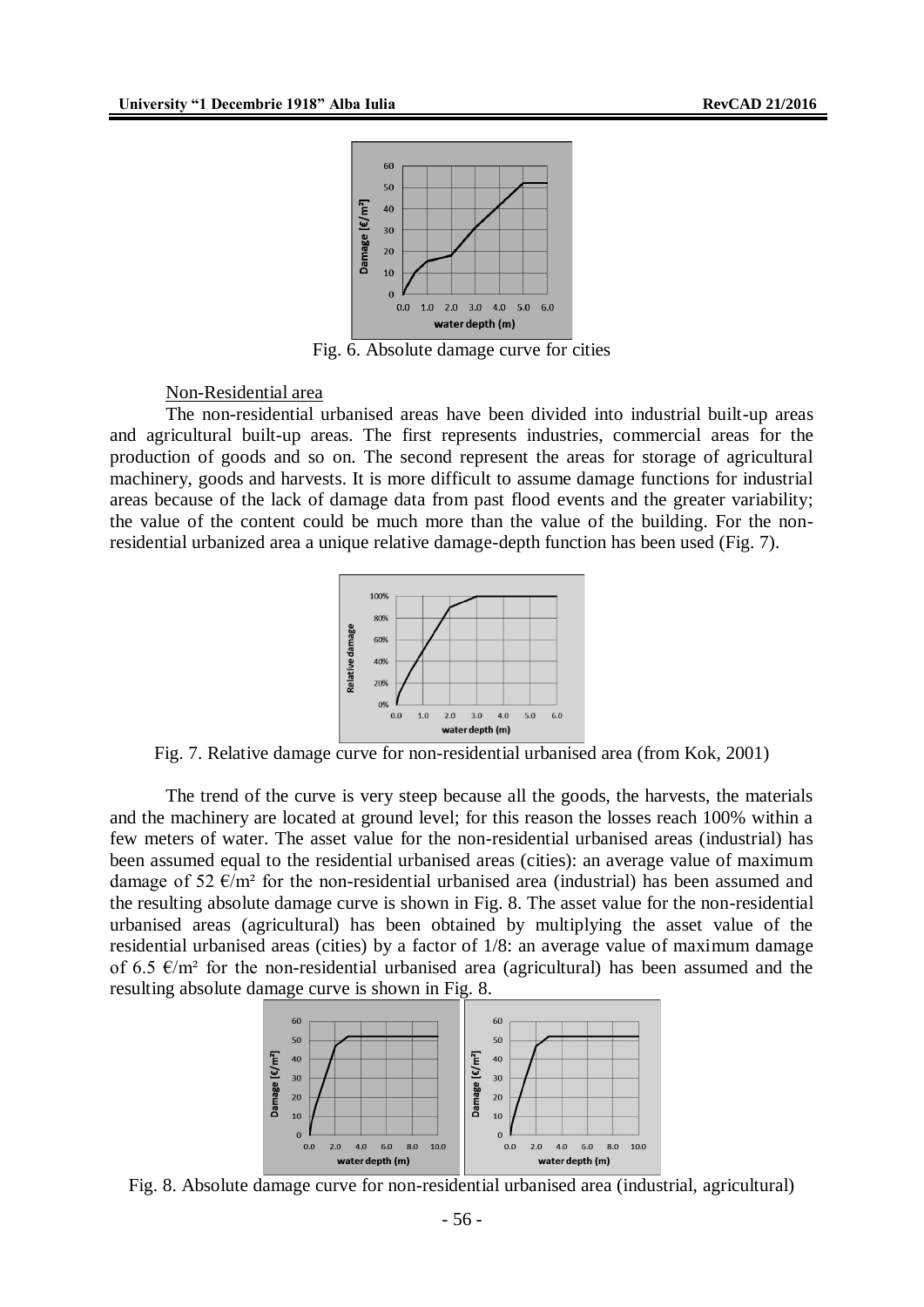# Agricultural area

As the most widespread type of crops in the Moldova floodplains are wheat and barley, a unique depth-damages function representatives of those crops has been used. The relative damage curve has a very steep slope because it has been assumed that only few centimetres of water will not cause any losses, and 1 m of water could cause the entire loss of the harvest. This, of course, is valid if the flood event occurs during the growing season. Considering that the major floods in Moldova occurred in the period May-August, this assumption is valid. The asset value for the agricultural areas has been based on the value of the normal costs of agricultural products for the year 2014. On the basis of this information it has been possible to evaluate an average value of damage of 0.06  $\epsilon/m^2$  for the agricultural area and the resulting absolute damage curve is shown in Fig. 9.



Fig. 9. Absolute damage curve for agricultural area

Once obtained the above described flood damage curves, a GIS based procedure has been applied for the calculation and mapping of the risk (Fig. 10): the flooded area (FA) is intersected with the urbanised area (UA) to obtain the polygon UAՈFA (the polygon consists of different triangular cells (hydraulic model mesh) and three different types of urban areas, each with a different damage function; for each triangular cell of UAՈFA the damage value  $(\epsilon/m^2)$  is calculated applying the relevant damage function for the particular urbanised area to the maximum water depth  $(wd_i)$  in the cell as calculated by the hydraulic model; the damage for each residential area in the grid square  $[f\epsilon]$  is calculated summing the product of the above value and the extent of the triangular cell.



Fig. 10. Calculation of damages for residential area

After having estimated the values of the risk indicators for each flood return period, each flood risk indicator was "annualised" to estimate the long term annual average impacts. Finally a unique value of "total risk" was calculated, adding together the weighted annualised values of flood risk indicators. The final value of "total risk" is express in  $\epsilon$ . It is important to point out that the three previous indicators are only a part of the indicators composing the total risk assessed in the project.